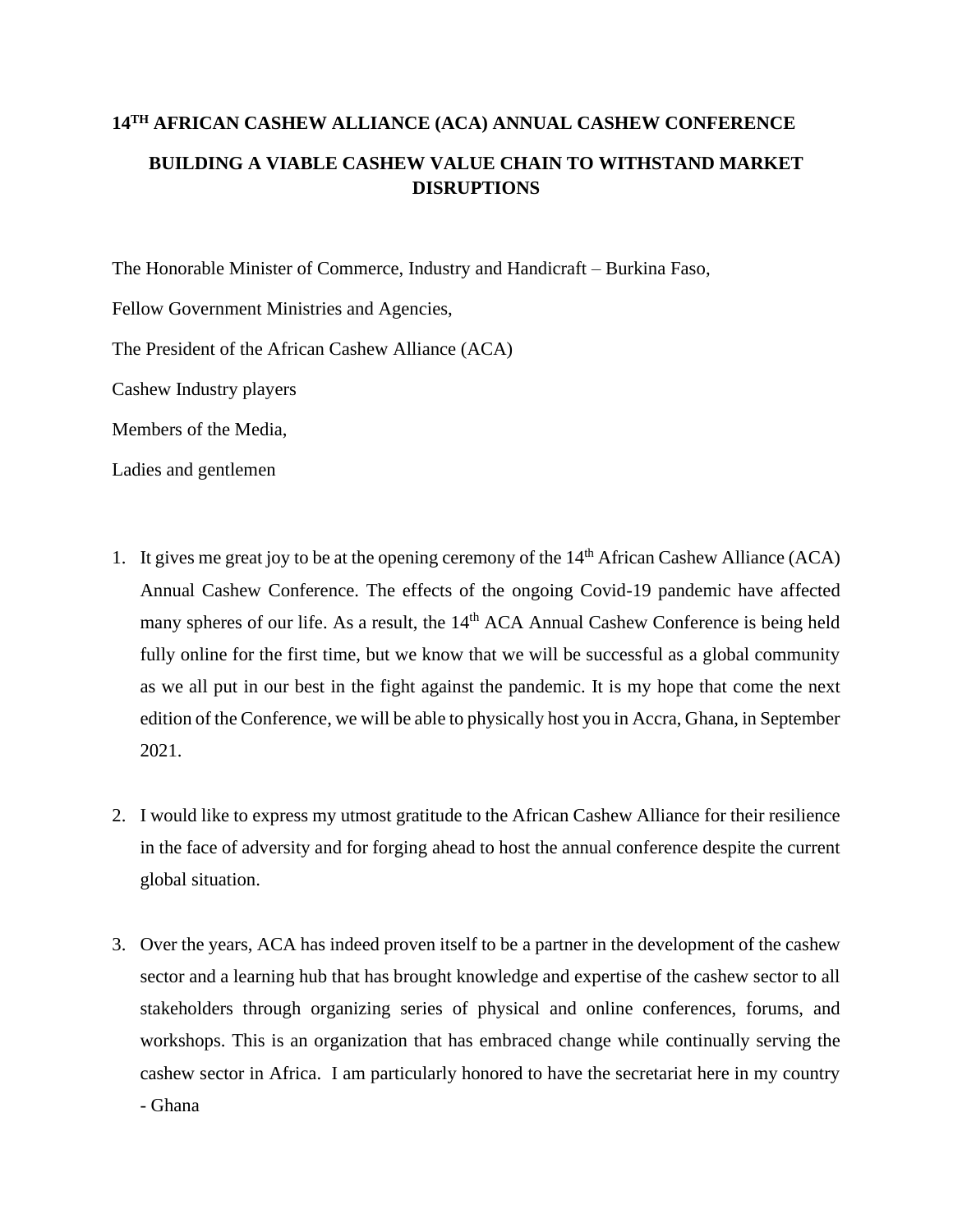- 4. Ladies and gentlemen, we are logged in online this morning because of one thing Cashew! Cashew has gradually become one of the most important crops on the continent. Africa today produces 2.1 million tons of Raw Cashew Nuts (RCN) annually representing 57% of the global cashew production, with West Africa accounting for 78% of Africa's productions.
- 5. Cashew production serves as a major source of income for nearly 1.8 million cashew farming families in West Africa providing them their livelihoods especially during the lean season. With the outbreak of the Covid 19 pandemic, farmers have experienced declined farmgate prices, a situation that can greatly affect production levels and the results of the many years of Good Agricultural Practices (GAP) adopted by farmers.
- 6. Processing of cashew in Africa serves as a source of employment for thousands of workers, with over 65% of them being women. With nearly 200,000 metric tons of raw cashew nuts processed in Africa in 2019, representing about 10% of the cashew production in Africa, there are over 40,000 jobs (estimated as 200 jobs per 1000 tons), which must be saved through the joint efforts of governments, development cooperation, and our private sector partners. As a result of the pandemic, some processors had to shut down their operations, while most of them had to incur additional costs to implement covid-19 protocols to remain operational.
- 7. It is in the light of the issues mentioned above that I could not agree more with the theme for this year's online conference: "**Building a viable cashew value chain to withstand market disruptions**". Market disruptions, either resulting from inefficiencies in the value chain or from pandemics such as covid-19, will continue to be with us unless we adopt and implement conscientious efforts to build a viable cashew value chain, that is efficient and effective and ensures profitability for all actors along the value chain.
- 8. The Consultative International Cashew Council (CICC), of which Ghana is a signatory, has committed itself to supporting the cashew sector in Africa by coordinating and harmonizing the policies and interventions of the various producing countries in Africa, as well as proposing urgent actions to support expansion of cashew production and processing. I would like to take this opportunity to congratulate my colleague Minister, Hon. Mr. Harouna Kabore, Minister of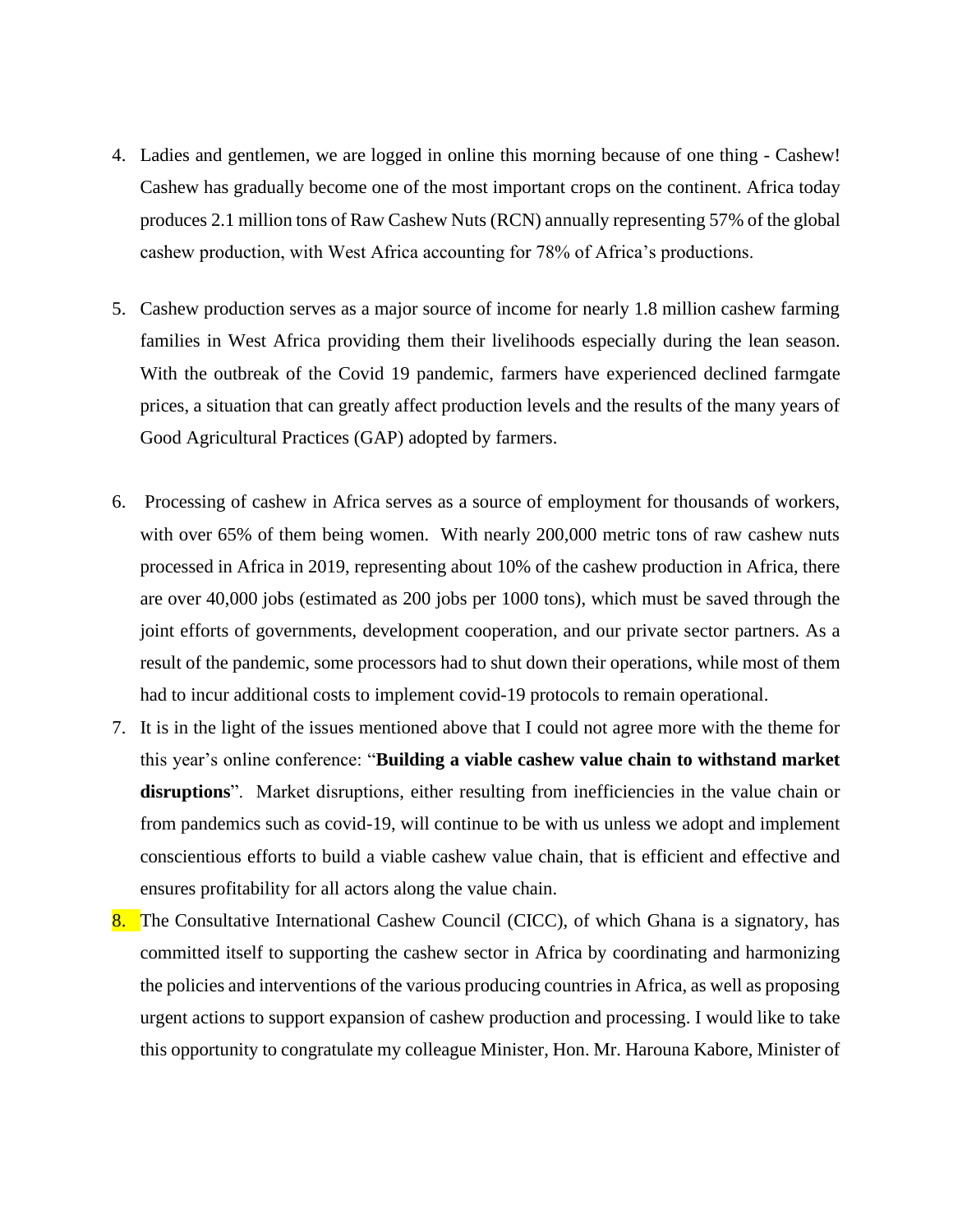Commerce, Industry and Handicrafts of Burkina-Faso, who assumed the role of President of CICC in December last year.

- 9. In Ghana, through the leadership of His Excellency the President, Nana Addo Dankwa Akufo-Addo, the Tree Crops Development Authority Act, 2019 (Act 1010) was passed into law to establish an institution for the regulation and development of cashew and five other tree crops. Preparations are currently ongoing to operationalize the Authority by the end of the year. I will want to take the opportunity at this point to acknowledge the support of the African Cashew Alliance (ACA) and other partners in the drafting of the law and urge their continued support toward the full establishment and strengthening of the Tree Crop Development Authority.
- 10. Ladies and gentlemen, in 2019, the Government of Ghana launched the Planting for Export and Rural Development (PERD) programme to promote the development of selected tree crops for diversified export earnings, boost production, promote rural economic growth, improve household incomes of rural farmers and create a sustainable raw material base to support the decentralised industrialisation drive through the One District One Factory (1D1F). Under the programme, a total of **15 million seedlings** were produced and distributed to farmers of cashew and other selected crops. Over the past two years, through the favourable business environment and support of our partners, six (6) processing factories that were shut down in the previous years were revived to increase our processing capacity and create additional jobs.
- 11. Distinguished guests, the Governments of Ghana and other cashew producing countries of Africa are committed to building a viable cashew industry that will attract and protect investments, thereby creating additional incomes and jobs for the people. However, it must be efficient and effective enough to withstand any market disruptions, and that is why the outcome of this conference is of much importance to our governments and people.
- 12. As I bring my speech to an end, I wish to congratulate the African Cashew Alliance for setting up this platform for which I am convinced will achieve the objectives of this conference by the end of these three days.